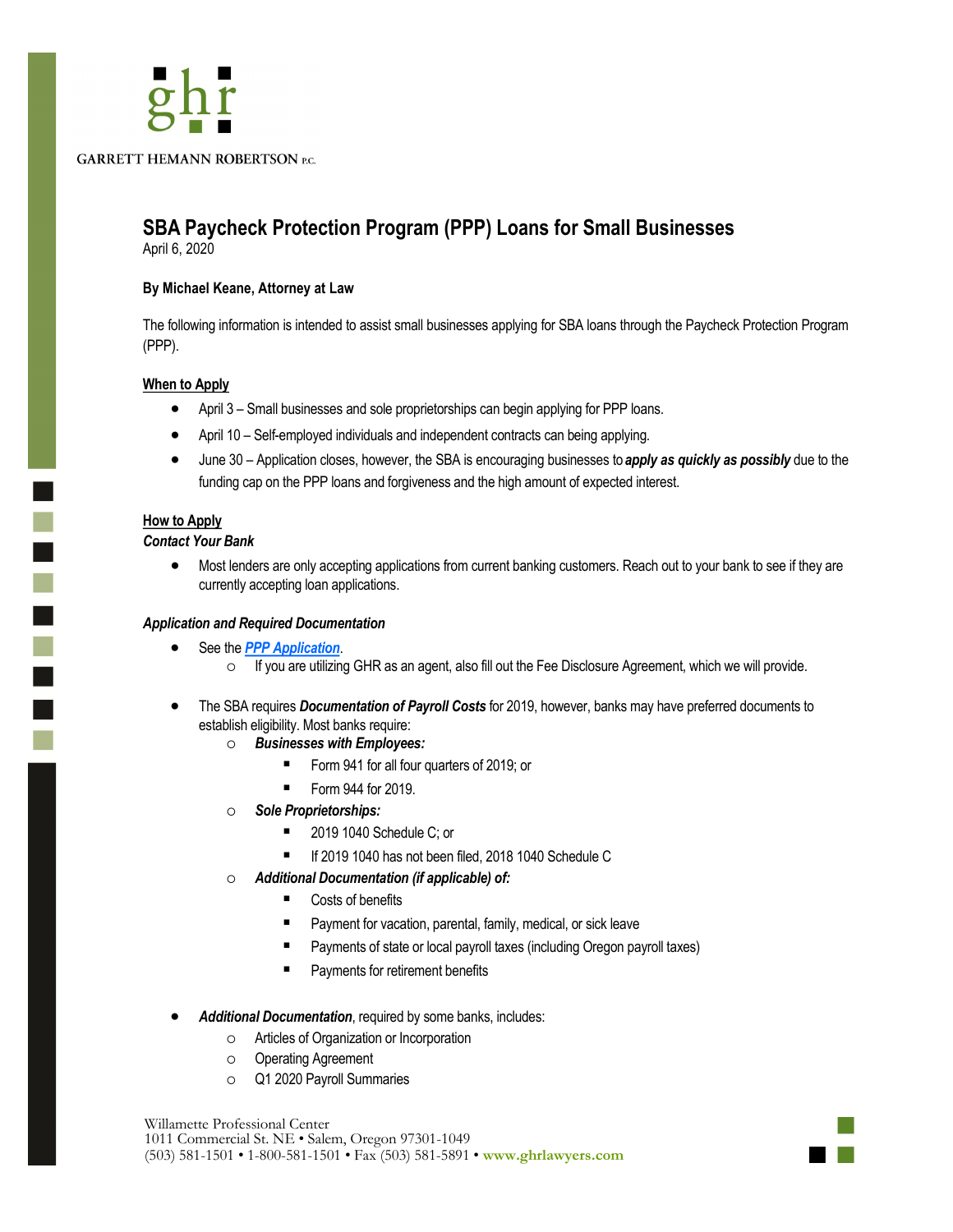

- *Alternative documentation* which banks *may consider* in lieu of the preferred tax documentation of payroll costs include:
	- Payroll processor records;
	- Bank records, sufficient to demonstrate the qualifying payroll amount.

#### **Loan Forgiveness**

 $\overline{\phantom{0}}$  $\overline{\mathbb{R}}$ 

 $\blacksquare$ 

n.

- Loan forgiveness for amounts used for rent, mortgage interest, utilities, and payroll costs during the 8 weeks following disbursement of the loan.
- Forgiveness for non-payroll expenses is capped at 25% of total forgiveness.
- Forgiveness will be reduced by reductions in full time employees and wage cuts over 25%.
- Employers can avoid layoff reductions by rehiring workers by June 30, 2020.

#### **Additional PPP Loan Resources**

- [PPP Overview \(U.S. Treasury Department\)](https://home.treasury.gov/system/files/136/PPP%20--%20Overview.pdf)
- [PPP Information Sheet for Borrowers \(U.S. Treasury Department\)](https://home.treasury.gov/system/files/136/PPP%20Borrower%20Information%20Fact%20Sheet.pdf)

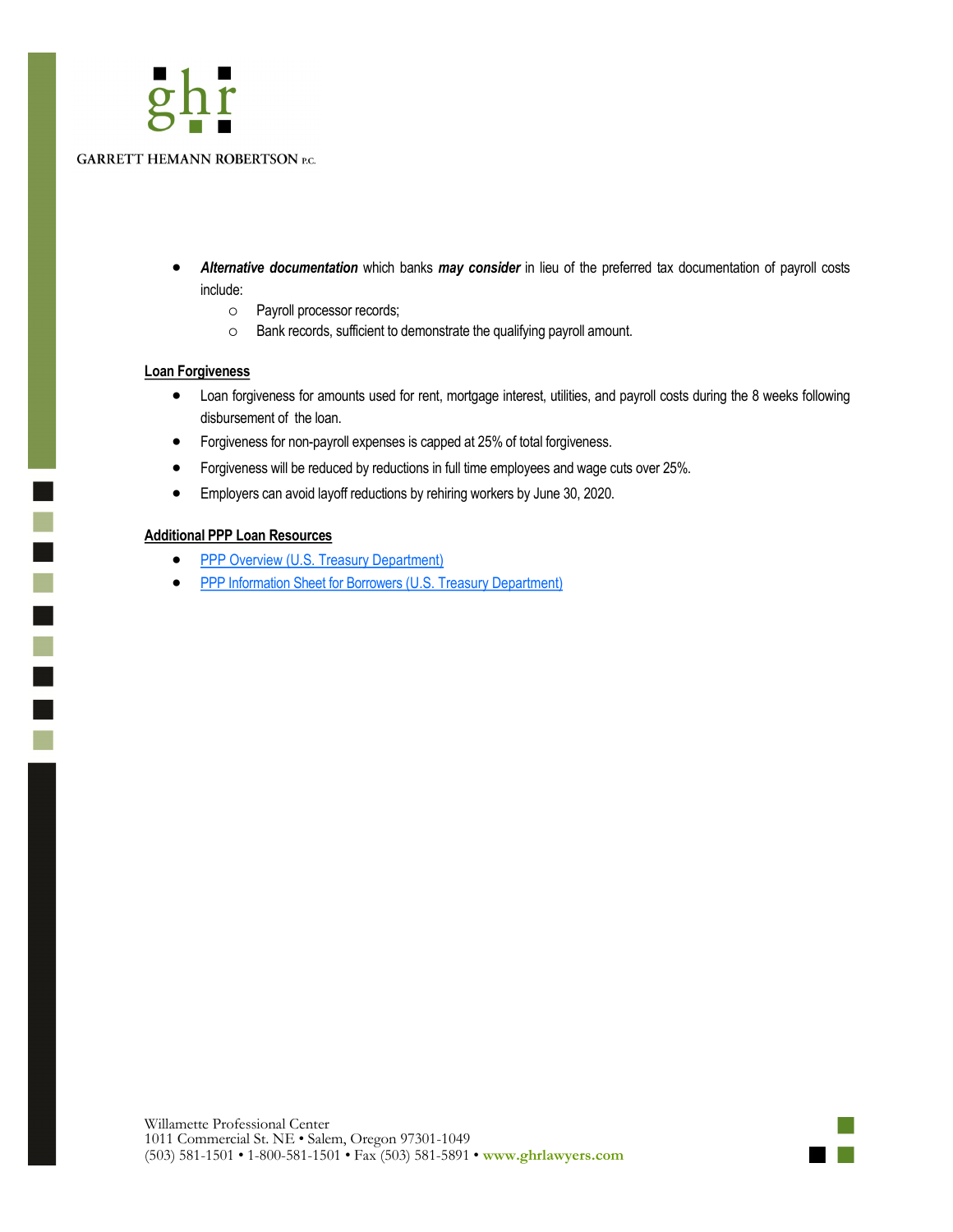# **GARRETT HEMANN ROBERTSON P.C.**

#### **Frequently Asked Questions**

#### **Loan Forgiveness**

l.

Ē

- *What if I already laid off workers, do I need rehire them before I apply?*
	- No. Workers laid off beginning February 15 through April 26 will not affect loan forgiveness **IF** they are rehired prior to June 30, 2020. Due to the high amount of expected applications the SBA suggests applying as soon as possible, you may want to reevaluate your staffing when you have a better idea of when the loan will be disbursed.
- *What expenses are eligible for forgiveness?*
	- Rent and mortgage interest payments on leases or mortgages in place
	- Utilities expenses.
	- Payroll costs (see *Payroll Costs* below), subject to the same limitations used in calculating the average payroll costs for purposes of the maximum loan amount.
- *Is there a limit to the amount of forgiveness for non-payroll costs, like rent, mortgage, or utilities?*
	- While the CARES Act, which established the PPP loan program doesn't place limits on non-payroll forgiveness, the SBA has indicated they will likely cap the amount of non-payroll expenses at 25% of total loan forgiveness.
- *If I don't rehire employees before June 30, or have to do layoffs after April 26, how much will my loan forgiveness be reduced.*
	- Loan forgiveness will be reduced in step with the percentage reduction of average full-time equivalent employees who are not rehired by June 30, or are laid off after April 26.
		- *Example 1. –* You have \$10,000 of expenses eligible for forgiveness during the 8-week period following the loan. During the applicable period in 2019 you had an average of 10 employees per month, but during the 8-week period following the loan you only employed 7 employees and did not rehire additional FTE prior to June 30. Your forgiveness amount would be reduced from \$10,000 to \$7,000

*\$10,000 costs eligible for forgiveness* **x (***multiplied by***)** *70%* (*7 FTE during 8-week period ÷ 10 FTE during 2019)* 

*\$7,000 of total forgiveness*

#### **Payroll Costs**

- *What payroll costs are included when calculating Average Monthly Payroll for the application?*
	- *Payroll costs* are the costs of salary and wages, benefits, and state and local payroll taxes, subject to the limitations below.
		- **Includes** payments of compensation that is a:

Willamette Professional Center 1011 Commercial St. NE • Salem, Oregon 97301-1049 (503) 581-1501 • 1-800-581-1501 • Fax (503) 581-5891 • **www.ghrlawyers.com**